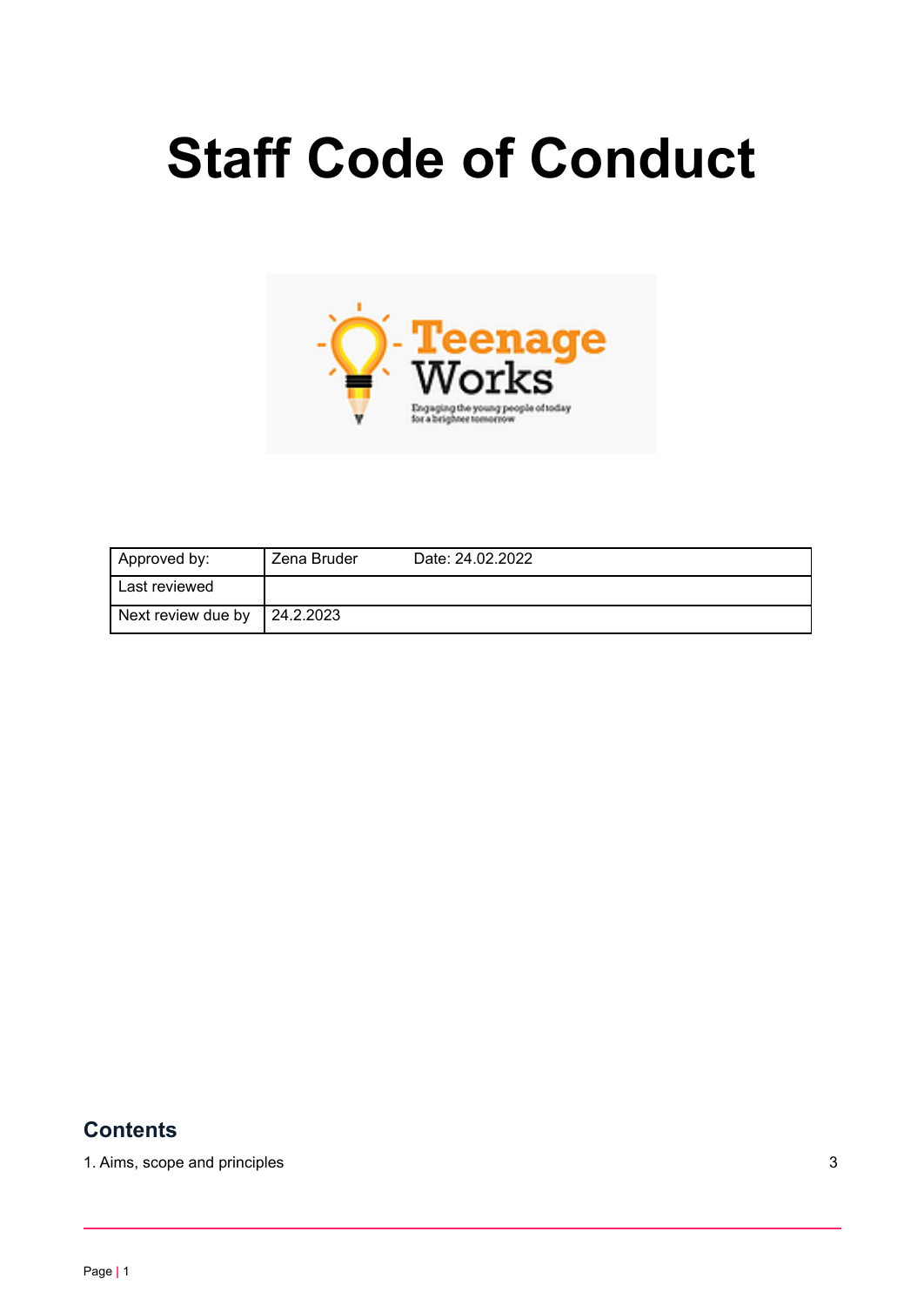| 2. Legislation and guidance       | 3 |
|-----------------------------------|---|
| 3. General obligations            | 4 |
| 4. Safeguarding                   | 4 |
| 5. Staff-pupil relationships      | 5 |
| 6. Communication and social media | 5 |
| 7. Acceptable use of technology   | 6 |
| 8. Confidentiality                | 6 |
| 9. Honesty and integrity          | 6 |
| 10. Dress code                    | 6 |
| 11. Conduct outside of work       | 7 |
| 12. Monitoring arrangements       | 7 |
| 13. Links with other policies     | 7 |
|                                   |   |

### <span id="page-1-0"></span>**1. Aims, scope and principles**

This policy aims to set and maintain standards of conduct that we expect all staff to follow.

By creating this policy, we aim to ensure our school is an environment where everyone is safe, happy and treated with respect.

School staff have an influential position in the school and will act as role models for pupils by consistently demonstrating high standards of behaviour.

We expect all support staff, governors and volunteers to also act with personal and professional integrity, respecting the safety and wellbeing of others.

Failure to follow the code of conduct may result in disciplinary action being taken, as set out in our staff disciplinary procedures.

Please note that this code of conduct is not exhaustive. If situations arise that are not covered by this code, staff will use their professional judgement and act in the best interests of the school and its pupils.

# <span id="page-1-1"></span>**2. Legislation and guidance**

In line with the statutory safeguarding guidance Keeping Children Safe in [Education](https://www.gov.uk/government/publications/keeping-children-safe-in-education--2), we should have a staff code of conduct, which should cover acceptable use of technologies (including the use of mobile devices), staff/pupil relationships and communications, including the use of social media.

#### <span id="page-1-2"></span>**3. General obligations**

Staff set an example to pupils. They will:

- Maintain high standards in their attendance and punctuality
- Never use inappropriate or offensive language in school
- Treat pupils and others with dignity and respect
- Show tolerance and respect for the rights of others
- Not undermine fundamental British values, including democracy, the rule of law, individual liberty, and mutual respect and tolerance of those with different faiths and beliefs
- Not express personal beliefs in a way that exploits pupils' vulnerability or might lead them to break the law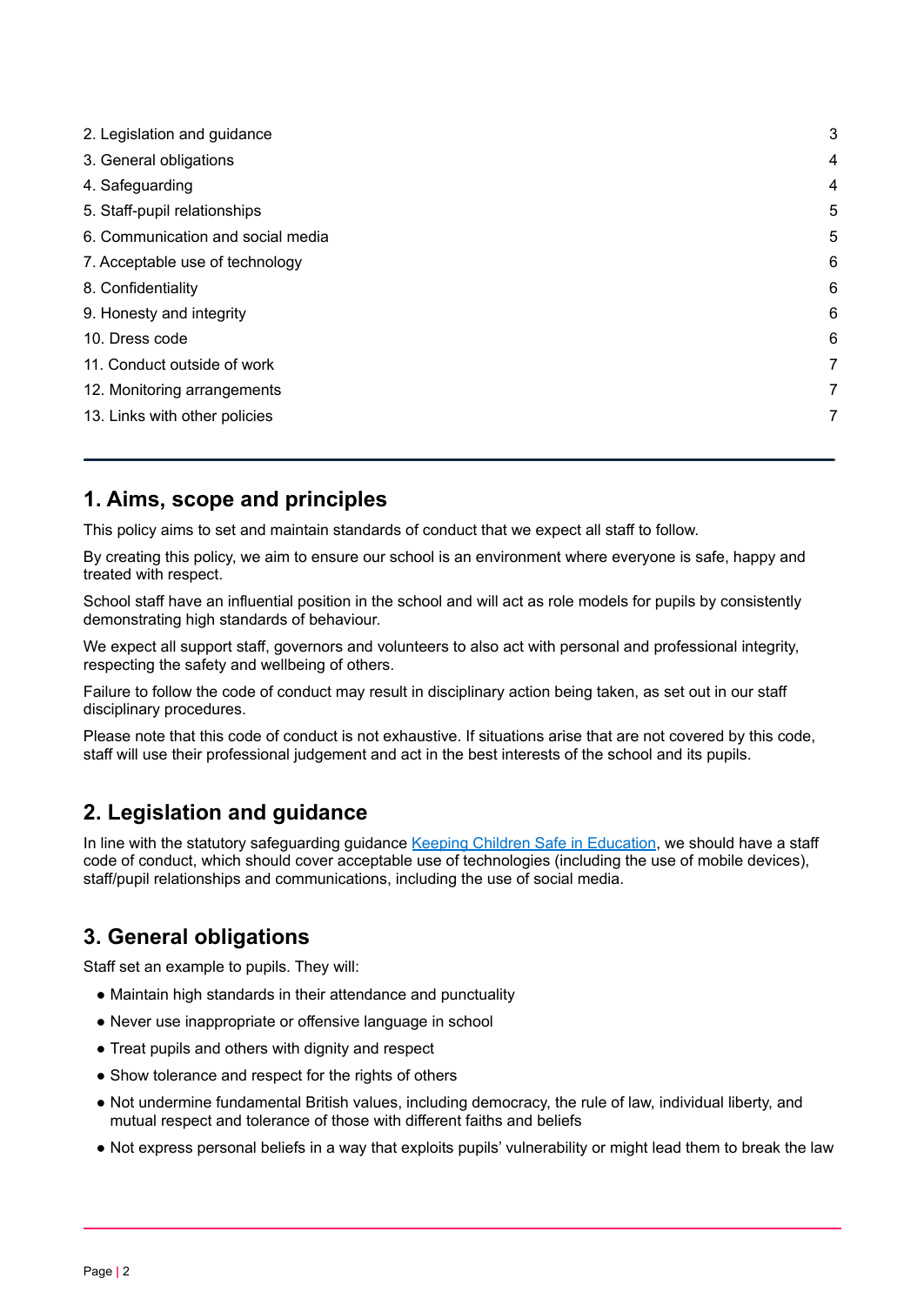• Understand the statutory frameworks they must act within

# **4. Safeguarding**

Staff have a duty to safeguard pupils from harm, and to report any concerns they have. This includes physical, emotional and sexual abuse, and neglect.

Staff will familiarise themselves with our child protection and safeguarding policy and procedures, and the Prevent initiative, and ensure they are aware of the processes to follow if they have concerns about a child.

Our child protection and safeguarding policy and procedures are available online. New staff will also be given copies on arrival.

#### **4.1 Low-level concerns about members of staff**

A low-level concern is a behaviour towards a child by a member of staff that does not meet the harms threshold, is inconsistent with the staff code of conduct, and may be as simple as causing a sense of unease or a 'nagging doubt'. For example, this may include:

- Being over-friendly with children
- Having favourites
- Taking photographs of children on a personal device
- Engaging in one-to-one activities where they can't easily be seen
- Using inappropriate language

Low-level concerns can include inappropriate conduct inside and outside of work.

All staff should share any low-level concerns they have using the reporting procedures set out in our child protection and safeguarding policy. We also encourage staff to self-refer if they find themselves in a situation that could be misinterpreted. If staff are not sure whether behaviour would be deemed a low-level concern, we encourage staff to report it.

All reports will be handled in a responsive, sensitive and proportionate way.

Unprofessional behaviour will be addressed, and the staff member supported to correct it, at an early stage.

This creates and embeds a culture of openness, trust and transparency in which our values and expected behaviour are constantly lived, monitored and reinforced by all staff, while minimising the risk of abuse.

Reporting and responding to low-level concerns is covered in more detail in our child protection and safeguarding policy.

# <span id="page-2-0"></span>**5. Staff-pupil relationships**

Staff will observe proper boundaries with pupils that are appropriate to their professional position. They will act in a fair and transparent way that would not lead anyone to reasonably assume they are not doing so.

If staff members and pupils must spend time on a one-to-one basis, staff will ensure that:

- This takes place in a public place that others can access
- Others can see in to the room
- A colleague or line manager knows this is taking place

Staff should avoid contact with pupils outside of school hours if possible.

Personal contact details should not be exchanged between staff and pupils. This includes social media profiles.

While we are aware many pupils and their parents may wish to give gifts to staff, for example, at the end of the school year, gifts from staff to pupils are not acceptable.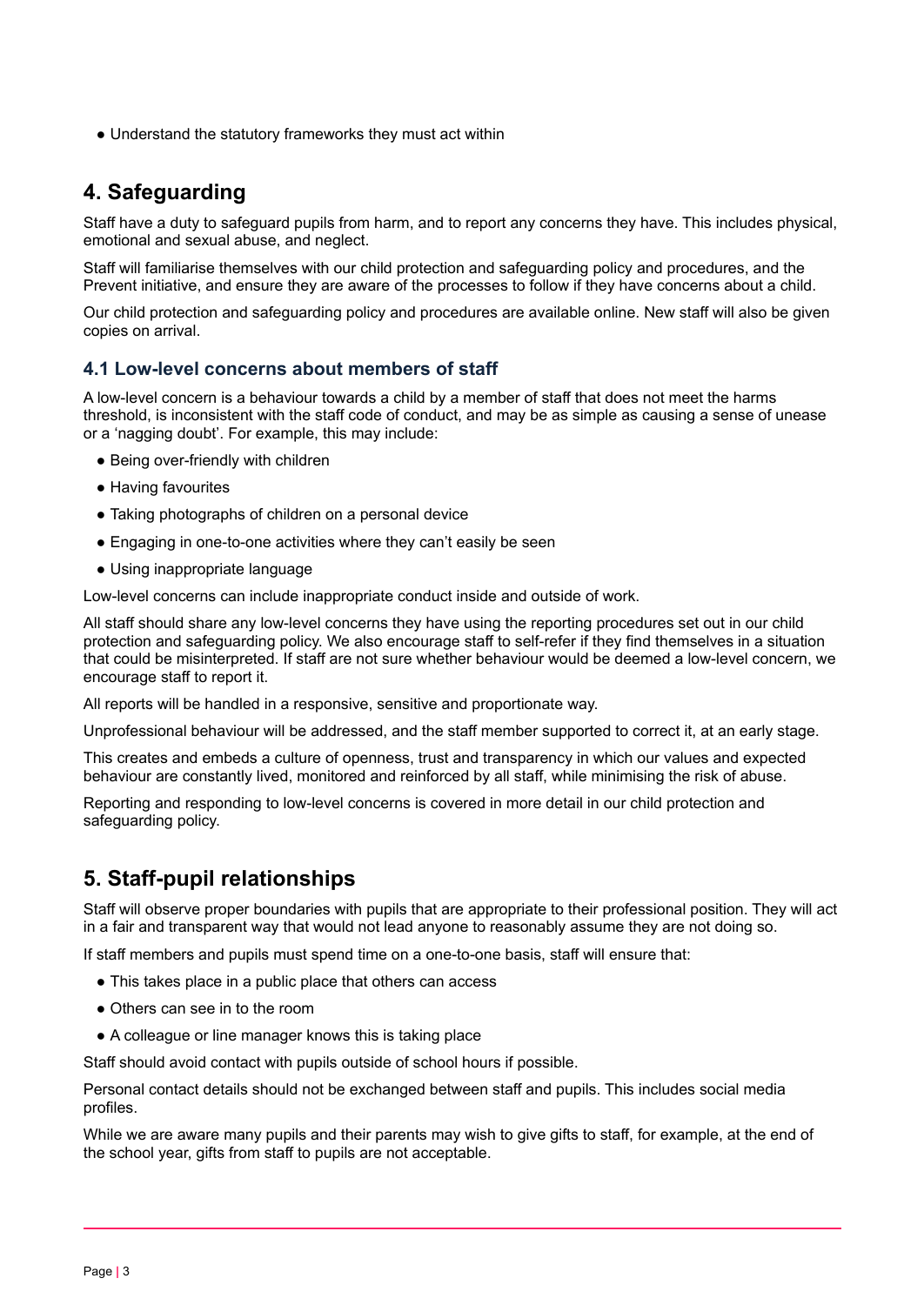If a staff member is concerned at any point that an interaction between themselves and a pupil may be misinterpreted, or if a staff member is concerned at any point about a fellow staff member and a pupil, this should be reported in line with the procedures set out in our child protection and safeguarding policy.

#### <span id="page-3-0"></span>**6. Communication and social media**

School staff's social media profiles should not be available to pupils. If they have a personal profile on social media sites, they should not use their full name, as pupils may be able to find them. Staff should consider using a first and middle name instead, and set public profiles to private.

Staff should not attempt to contact pupils or their parents via social media, or any other means outside school, in order to develop any sort of relationship. They will not make any efforts to find pupils' or parents' social media profiles.

Staff will ensure that they do not post any images online that identify children who are pupils at the school without their consent.

<span id="page-3-1"></span>Staff should be aware of the school's online safety policy.

### **7. Acceptable use of technology**

Staff will not use technology in school to view material that is illegal, inappropriate or likely to be deemed offensive. This includes, but is not limited to, sending obscene emails, gambling and viewing pornography or other inappropriate content.

Staff will not use personal mobile phones and laptops, or school equipment for personal use, in school hours or in front of pupils. They will also not use personal mobile phones or cameras to take pictures of pupils.

<span id="page-3-2"></span>We have the right to monitor emails and internet use on the school IT system.

#### **8. Confidentiality**

In the course of their role, members of staff are often privy to sensitive and confidential information about the school, staff, pupils and their parents.

This information should never be:

- Disclosed to anyone unless required by law or with consent from the relevant party or parties
- Used to humiliate, embarrass or blackmail others
- Used for a purpose other than what it was collected and intended for

This does not overrule staff's duty to report child protection concerns to the appropriate channel where staff believe a child has been harmed or is at risk of harm, as detailed further in our child protection and safeguarding policy.

#### <span id="page-3-3"></span>**9. Honesty and integrity**

Staff should maintain high standards of honesty and integrity in their role. This includes when dealing with pupils, handling money, claiming expenses and using school property and facilities.

Staff will not accept bribes. Gifts that are worth more than £5 must be declared and recorded on the gifts and hospitality register.

Staff will ensure that all information given to the school is correct. This should include:

- Background information (including any past or current investigations/cautions related to conduct outside of school)
- Qualifications